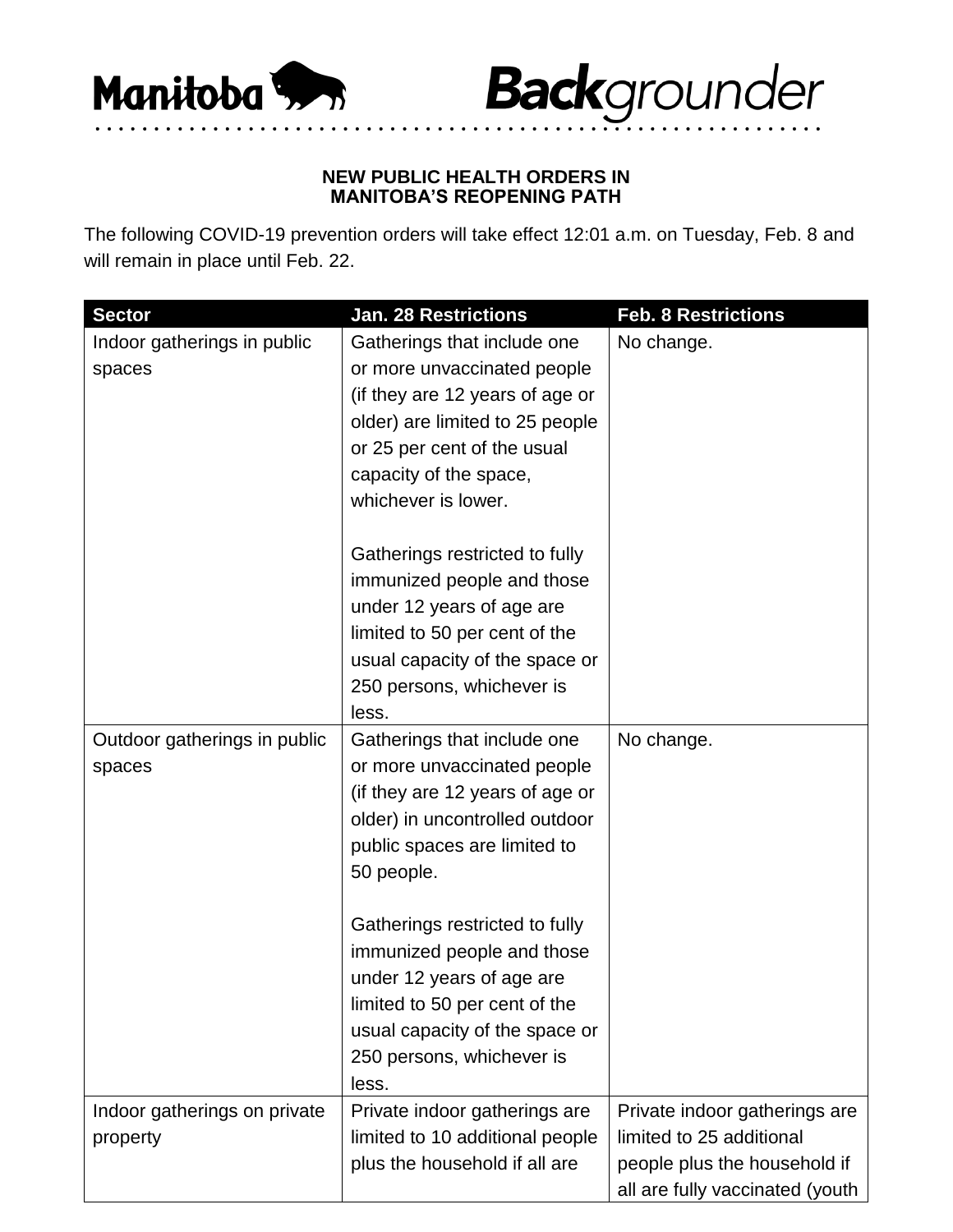|                                                   | fully vaccinated (youth under<br>the age of 12 are exempt).<br>Private indoor gatherings are<br>limited to five additional<br>people plus the household if<br>any of the individuals are<br>eligible but unvaccinated<br>(youth under the age of 12<br>are exempt).                                                                                                                                                                               | under the age of 12 are<br>exempt).<br>Private indoor gatherings are<br>limited to 10 additional<br>people plus the household if<br>any of the individuals are<br>eligible but unvaccinated<br>(youth under the age of 12<br>are exempt).                                                                                                                                                                         |
|---------------------------------------------------|---------------------------------------------------------------------------------------------------------------------------------------------------------------------------------------------------------------------------------------------------------------------------------------------------------------------------------------------------------------------------------------------------------------------------------------------------|-------------------------------------------------------------------------------------------------------------------------------------------------------------------------------------------------------------------------------------------------------------------------------------------------------------------------------------------------------------------------------------------------------------------|
| Outdoor gatherings on<br>private property         | Outdoor gatherings at a<br>private residence are limited<br>to 20 additional people plus<br>the household if all are fully<br>vaccinated (youth under the<br>age of 12 are exempt).<br>Private outdoor gatherings<br>are limited to 10 additional<br>people plus the household if<br>any of the individuals are<br>eligible but unvaccinated<br>(youth under the age of 12<br>are exempt).                                                        | Outdoor gatherings at a<br>private residence are limited<br>to 50 additional people plus<br>the household if all are fully<br>vaccinated (youth under the<br>age of 12 are exempt).<br>Private outdoor gatherings<br>are limited to 20 additional<br>people plus the household if<br>any of the individuals are<br>eligible but unvaccinated<br>(youth under the age of 12<br>are exempt).                        |
| Restaurants, licensed<br>premises and food courts | Proof of vaccination is<br>required for those 12 years of<br>age and older. Individuals are<br>required to wear masks but<br>are not required to provide<br>proof of vaccination to enter<br>for the sole purpose of picking<br>up takeout or delivery orders.<br>Restaurants, licensed<br>premises and food courts are<br>limited to 50 per cent capacity<br>and are limited to seated<br>service only with a maximum<br>of 10 people per table. | Proof of vaccination is<br>required for those 12 years<br>of age and older. Individuals<br>are required to wear masks<br>but are not required to<br>provide proof of vaccination<br>to enter for the sole purpose<br>of picking up takeout or<br>delivery orders.<br>Restaurants, licensed<br>premises and food courts are<br>limited to 50 per cent<br>capacity and are limited to<br>seated service only with a |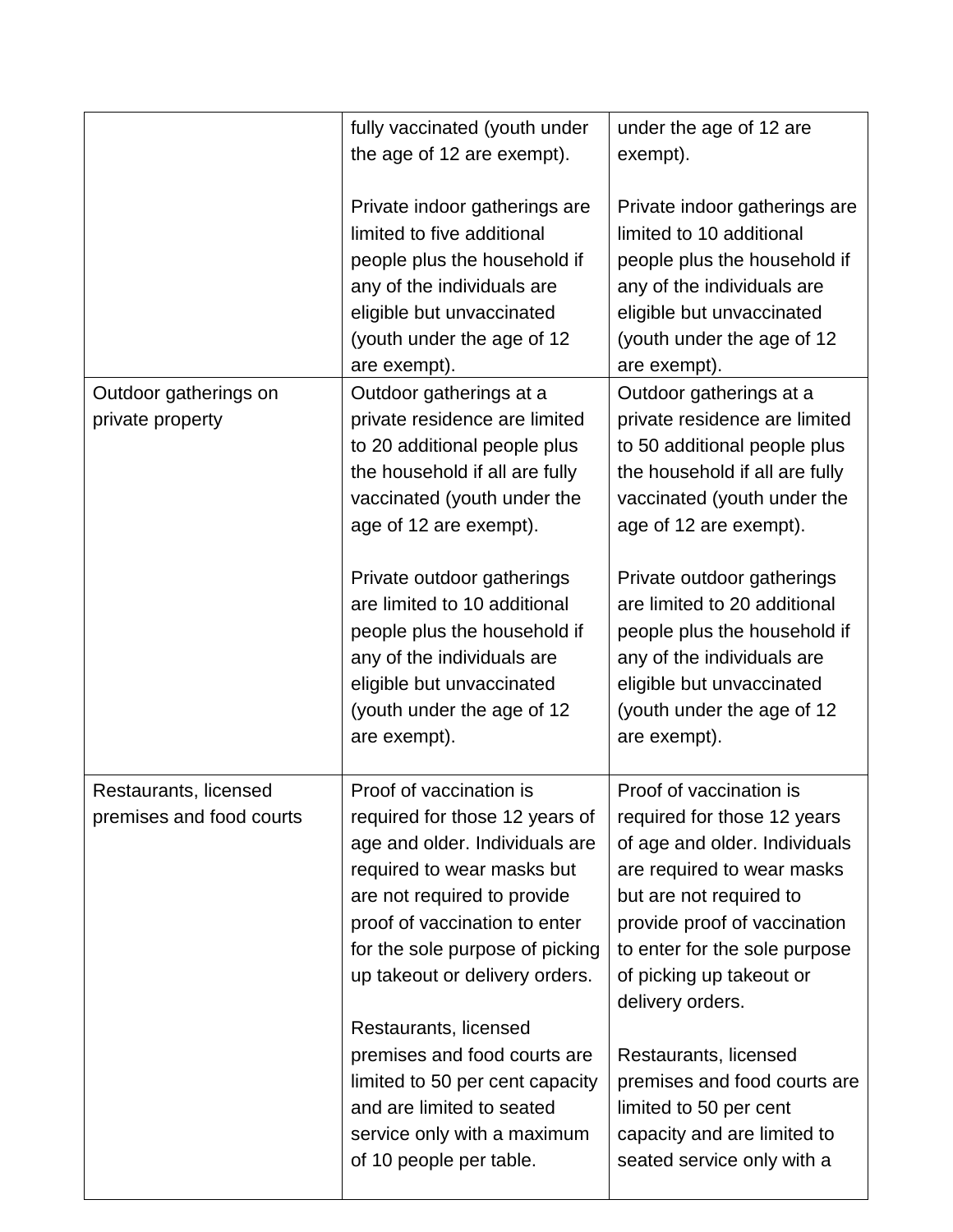|                                                  | Restaurants, licensed<br>premises and food courts are<br>limited to 50 per cent capacity<br>or 250 persons, whichever is<br>lesser.            | maximum of 10 people per<br>table.<br>Liquor sales must end at 12<br>a.m. daily.                                                               |
|--------------------------------------------------|------------------------------------------------------------------------------------------------------------------------------------------------|------------------------------------------------------------------------------------------------------------------------------------------------|
|                                                  | Liquor sales must end at 10<br>p.m. daily.                                                                                                     |                                                                                                                                                |
| Gyms and fitness centres                         | Capacity limited to 50 per<br>cent or 250 people, whichever<br>is less, with proof of<br>immunization required<br>everywhere.                  | Capacity limited to 50 per<br>cent with proof of<br>immunization required<br>everywhere.                                                       |
| Casinos, bingo halls and<br><b>VLTs</b>          | Proof of vaccination is<br>required.                                                                                                           | Proof of vaccination is<br>required.                                                                                                           |
|                                                  | Capacity is limited to 50 per<br>cent or 250 people, whichever<br>is less.                                                                     | Capacity is limited to 50 per<br>cent.                                                                                                         |
| Museums and galleries                            | Museums operate under the<br>requirement to show proof of<br>vaccination when open to the<br>public as a museum.<br>Capacity limited to 50 per | Museums operate under the<br>requirement to show proof of<br>vaccination when open to the<br>public as a museum.<br>Capacity limited to 50 per |
|                                                  | cent or 250 people, whichever<br>is less, with proof of<br>immunization required<br>everywhere.                                                | cent with proof of<br>immunization required<br>everywhere.                                                                                     |
| Libraries                                        | Limited to 50 per cent<br>capacity.                                                                                                            | No change.                                                                                                                                     |
| Professional sports or<br>performing arts events | Limited to 50 per cent<br>capacity or 250 people,<br>whichever is less, with proof<br>of immunization required<br>everywhere.                  | Limited to 50 per cent<br>capacity with proof of<br>immunization required<br>everywhere.                                                       |
| Movie theatres and concert<br>halls              | Limited to 50 per cent<br>capacity or 250 people,<br>whichever is less, with proof<br>of immunization required<br>everywhere.                  | Limited to 50 per cent<br>capacity with proof of<br>immunization required<br>everywhere.                                                       |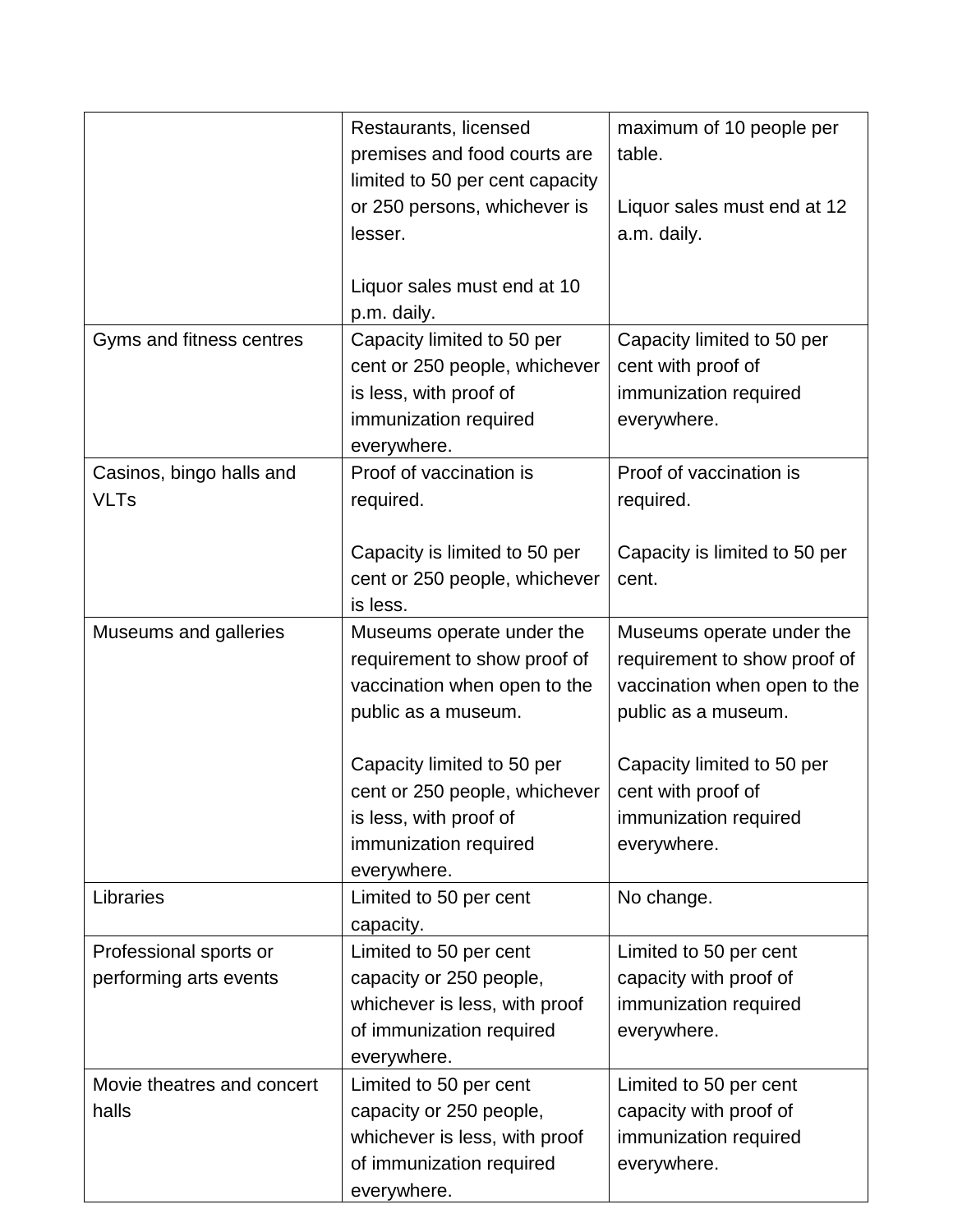| Weddings and funerals                                           | Permitting indoor public<br>gathering group sizes to 25<br>people or 25 per cent<br>capacity, whichever is lower,<br>for gatherings that include<br>unvaccinated people who are<br>eligible to be vaccinated.<br>Gatherings restricted to fully<br>immunized people and those<br>under 12 years of age are<br>limited to 50 per cent of the<br>usual capacity of the space or<br>250 people, whichever is less.                                                                                          | No change.                                                                                                                                                                                                                                                                                                                                                 |
|-----------------------------------------------------------------|----------------------------------------------------------------------------------------------------------------------------------------------------------------------------------------------------------------------------------------------------------------------------------------------------------------------------------------------------------------------------------------------------------------------------------------------------------------------------------------------------------|------------------------------------------------------------------------------------------------------------------------------------------------------------------------------------------------------------------------------------------------------------------------------------------------------------------------------------------------------------|
| Indoor religious services and<br>Indigenous cultural events     | Indoor cultural and religious<br>services are limited to 25 per<br>cent capacity or a total of 25<br>people, whichever is lower,<br>when proof of vaccination is<br>not required. Cohorts may be<br>implemented where groups<br>can be physically divided up<br>to a maximum of 10 cohorts<br>or 250 people.<br>Cohorts must not mingle,<br>masks must be worn and<br>physical distancing rules<br>apply.<br>Services restricted to fully<br>immunized people and those<br>under 12 who are not eligible | Indoor community, cultural<br>and religious services are<br>limited to 25 per cent<br>capacity or a total of 250<br>people, whichever is lower,<br>when proof of vaccination is<br>not required.<br>Services restricted to fully<br>immunized people and those<br>under 12 who are not eligible<br>for the vaccine are limited to<br>50 per cent capacity. |
|                                                                 | for the vaccine are limited to<br>50 per cent capacity or 250<br>people, whichever is less.                                                                                                                                                                                                                                                                                                                                                                                                              |                                                                                                                                                                                                                                                                                                                                                            |
| Outdoor religious services<br>and indigenous cultural<br>events | Outdoor cultural and religious<br>services that include one or<br>more unvaccinated person (if<br>they are 12 years of age or                                                                                                                                                                                                                                                                                                                                                                            | Outdoor cultural and<br>religious services that<br>include one or more<br>unvaccinated person (if they<br>are 12 years of age or older)                                                                                                                                                                                                                    |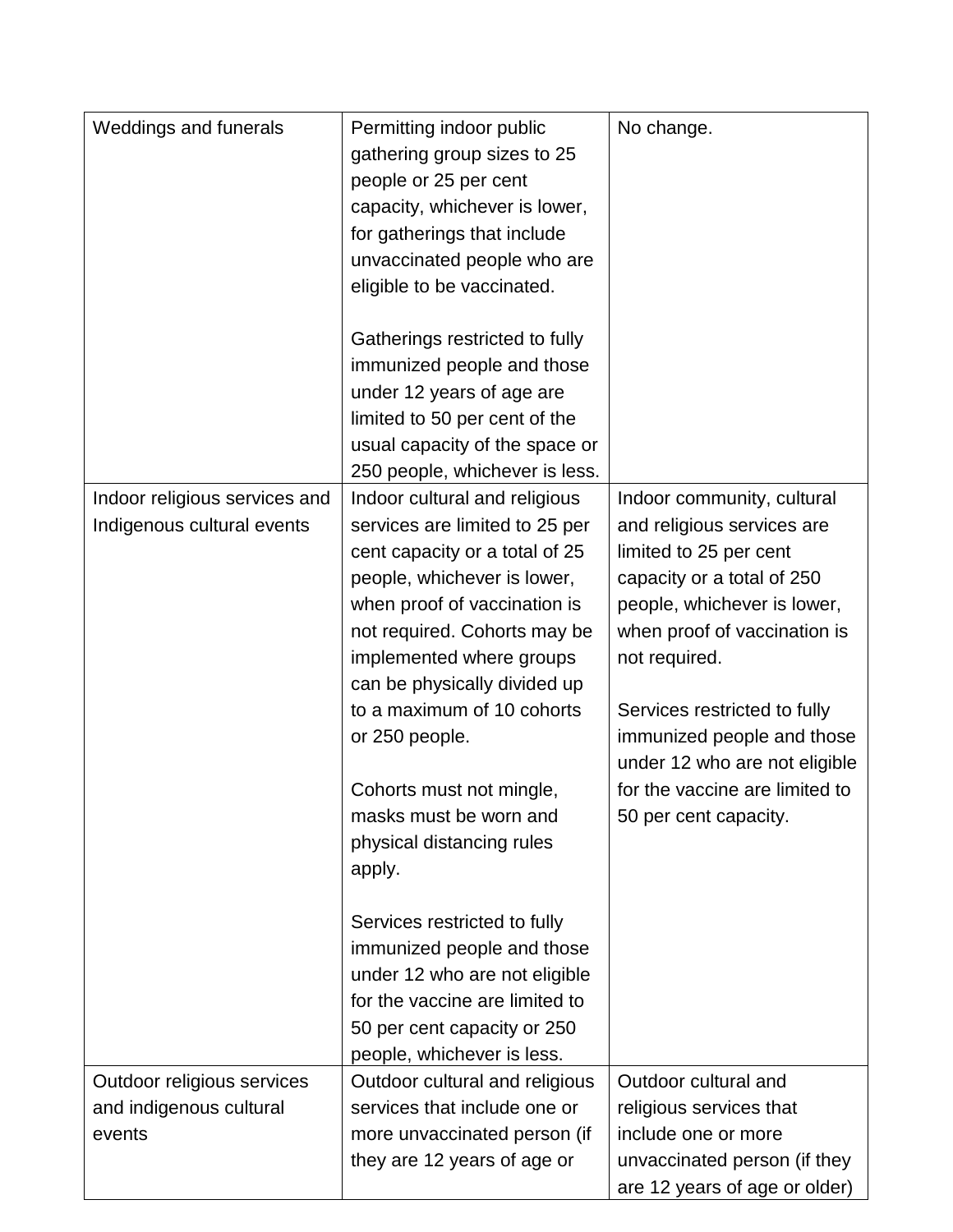|                               | older) are restricted to 50     | are restricted to 50 per cent   |
|-------------------------------|---------------------------------|---------------------------------|
|                               | people in outdoor locations.    | capacity in outdoor locations.  |
|                               |                                 |                                 |
|                               | Services restricted to fully    | Services restricted to fully    |
|                               | immunized people and those      | immunized people and those      |
|                               | under 12 years of age are       | under 12 years of age are       |
|                               | limited to 50 per cent of the   | limited to 50 per cent of the   |
|                               | usual capacity of the space or  | usual capacity of the space.    |
|                               | 250 persons, whichever is       |                                 |
|                               | less.                           | Drive-in services continue      |
|                               |                                 | unrestricted.                   |
|                               | Drive-in services continue      |                                 |
|                               | unrestricted.                   |                                 |
| <b>Personal services</b>      | Open without capacity           | No change.                      |
|                               | restrictions and physical       |                                 |
|                               | distancing is required.         |                                 |
| Indoor sports and recreation, | Spectator capacity for indoor   | Spectator capacity for          |
| including dance, theatre and  | sporting and recreation         | sporting and recreation         |
| music schools.                | facilities is reduced to 50 per | facilities is reduced to 50 per |
|                               | cent capacity or 250 people,    | cent and proof of vaccination   |
|                               | whichever is less and proof of  | is required for those 18 and    |
|                               | vaccination is required for     | over.                           |
|                               | those 18 and over.              |                                 |
|                               |                                 | Tournaments are allowed.        |
|                               | While games and practices       |                                 |
|                               | can continue, no tournaments    | Proof of at least one dose of   |
|                               | will be permitted.              | vaccination or a recent         |
|                               |                                 | (within 72 hours) negative      |
|                               | Proof of at least one dose of   | rapid test result will be       |
|                               | vaccination or a recent (within | required for 12 to 17-year-     |
|                               | 72 hours) negative rapid test   | olds for indoor and             |
|                               | result will be required for 12- | recreational sports.            |
|                               | 17 year olds for indoor and     |                                 |
|                               | recreational sports.            | Negative rapid tests need to    |
|                               |                                 | be confirmed by a               |
|                               | Negative rapid tests need to    | pharmacist or by staff at a     |
|                               | come from a participating       | nursing station on a First      |
|                               | pharmacy as provincial          | Nation as provincial testing    |
|                               | testing sites should only be    | sites should only be            |
|                               | accessed by symptomatic         | accessed by symptomatic         |
|                               | individuals or those who are    | individuals or those who are    |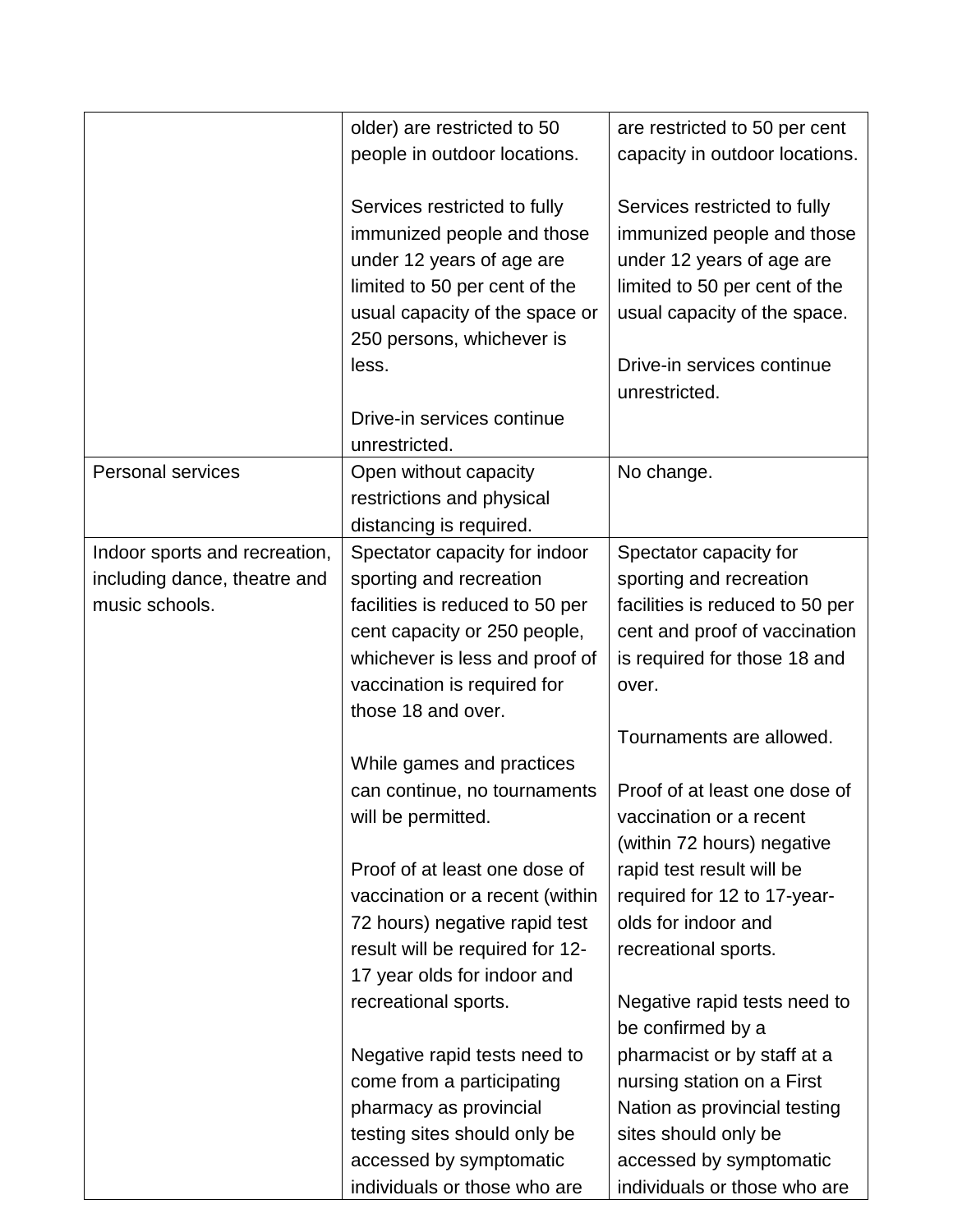|                         | required to take a PCR test     | advised to receive testing by |
|-------------------------|---------------------------------|-------------------------------|
|                         | by public health.               | public health.                |
| Outdoor sports and      | While games and practices       | Games, practices and          |
| recreation              | can continue, no tournaments    | tournaments permitted.        |
|                         | will be permitted.              |                               |
|                         |                                 | Capacity for spectators is    |
|                         | Capacity for spectators is      | limited to 50 per cent.       |
|                         | limited to 50 per cent or 250   |                               |
|                         | people, whichever is less.      |                               |
| Children's camps        | Day camps are limited to no     | No change.                    |
|                         | more than 25 campers and        |                               |
|                         | camper groups must be           |                               |
|                         | cohorted.                       |                               |
|                         |                                 |                               |
|                         | Overnight camps are             |                               |
|                         | prohibited under these orders.  |                               |
| Retail, markets, garden | Permitting retail capacity at   | Retail capacity at 100 per    |
| centres and malls       | 50 per cent in the Southern     | cent throughout Manitoba.     |
|                         | Health-Santé Sud health         |                               |
|                         | region. This restriction does   | Physical distancing           |
|                         | not apply to the municipalities | measures are required.        |
|                         | of Cartier, Headingley,         | Masks required indoors.       |
|                         | Macdonald, Ritchot              |                               |
|                         | (Niverville/Ritchot), St.       |                               |
|                         | François Xavier and Taché.      |                               |
|                         | Permitting retail capacity at   |                               |
|                         | 100 per cent in the Interlake-  |                               |
|                         | Eastern, Northern, Prairie      |                               |
|                         | Mountain Health and             |                               |
|                         | Winnipeg capital region,        |                               |
|                         | including the municipalities of |                               |
|                         | Cartier, Headingley,            |                               |
|                         | Macdonald, Ritchot              |                               |
|                         | (Niverville/Ritchot), St.       |                               |
|                         | François Xavier and Taché.      |                               |
|                         | Physical distancing measures    |                               |
|                         | are required. Masks required    |                               |
|                         | indoors.                        |                               |